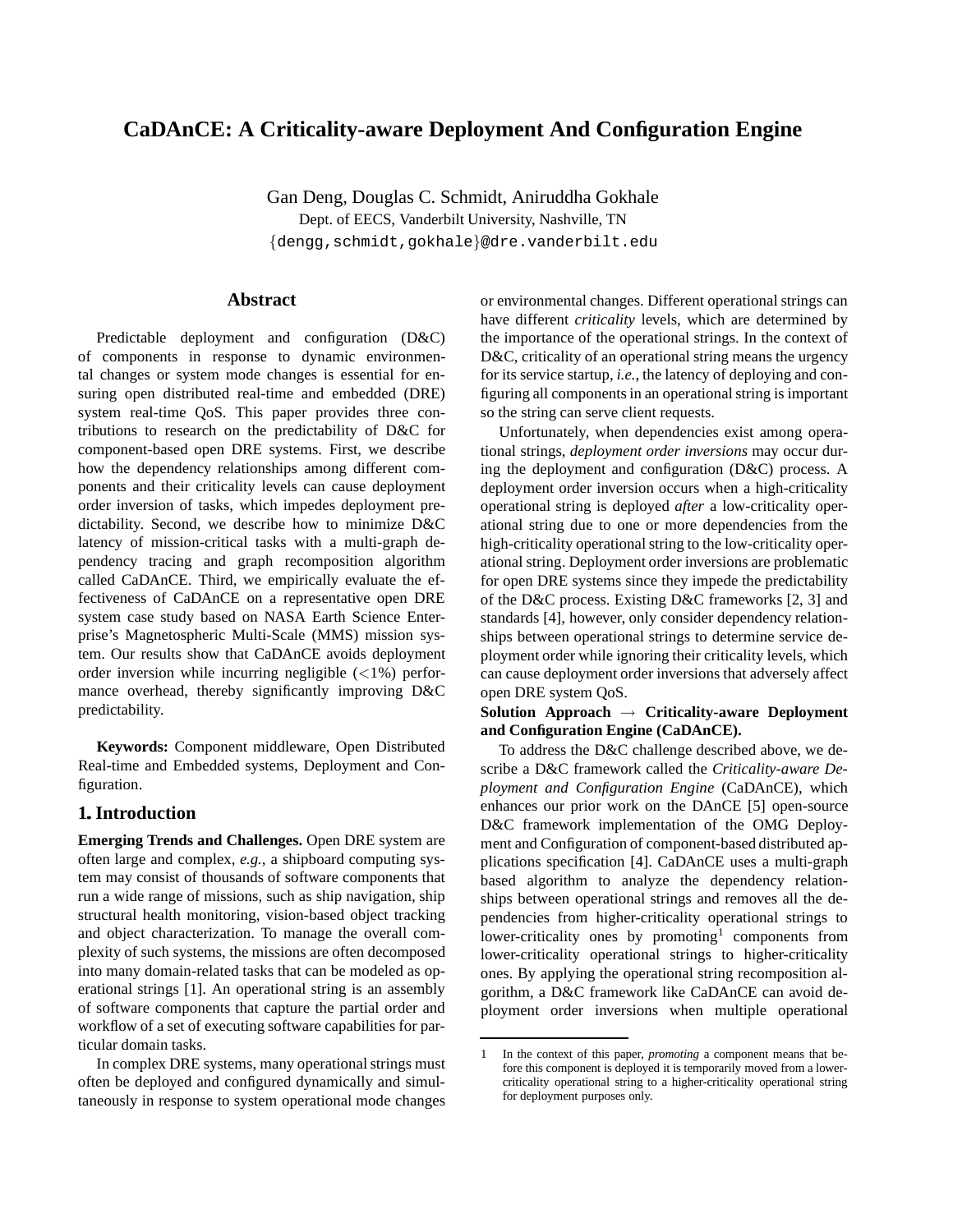strings with different criticality levels have complex dependencies on each other.

By analyzing dependency relationships among operational strings and temporarily promoting components across them, CaDAnCE provides two key benefits: (1) deployment order inversion of operational strings can be avoided, which improves the predictability of D&C, and (2) both the functional behavior and QoS behavior of the component-based DRE system are preserved. The novelty of CaDAnCE also stems from its transparency to system deployers, *i.e.*, no additional input is required from system deployers besides standard deployment descriptors.

#### **2. The Design of CaDAnCE**

To avoid deployment order inversion, CaDAnCE uses a multi-graph operational string recomposition algorithm. This algorithm is an integral part of CaDAnCE's ExecutionManager object in the OMG D&C specification, which runs as a daemon and manages the operational string deployment workflow. An ExecutionManager also manages NodeManagers in a DRE system execution environment, which run as daemon processes and handle the deployment of components to applications residing on each node. This section gives an overview of CaDAnCE and then describes the operational string recomposition algorithm used in CaDAnCE.

#### **2.1. Overview of CaDAnCE**

CaDAnCE converts a set of operational strings into a set of graphs, one graph for each operational string. Each vertex and edge of the graph represents a component and a connection/dependency between two components, respectively. The operational string recomposition algorithm in CaDAnCE *promotes* components from one operational string to another based on two factors: (1) the criticality level of the operational string and (2) the dependency relationship between operational strings. After graphs for all the operational strings are recomposed to account for the component promotion, a new set of operational strings are populated from these recomposed graphs to avoid deployment order inversion.

Figure 1 outlines the operational string recomposition algorithm in CaDAnCE via an example with three operational strings having criticality levels: high, medium, and low. The dotted arrows in the figure represent criticality-inverted dependencies, *i.e.*, dependencies from higher-criticality operational strings to lower-criticality operational strings. Likewise, the solid arrows represent external dependencies that do not cause such inversions.

The algorithm recomposes the graphs by parsing the input set of graphs and removing dotted arrows by promoting some component(s) from a lower-criticality operational string to a higher-criticality string. This process



may introduce some new dependencies between operational strings due to component promotion. The algorithm only introduces solid arrows, however, *i.e.*, only dependencies from lower-criticality operational strings to higher-criticality strings exist after the recomposition.

When the algorithm finishes, all dotted arrows in the graphs will be removed and there will be no dependencies from higher-criticality operational strings to lowercriticality operational strings. As a result, the deployment order inversion is avoided.

#### **2.2. Characteristics of CaDAnCE**

CaDAnCE recomposes operational strings by promoting components, as described above. The following characteristics make it particularly applicable for open DRE systems:

**1. CaDAnCE does not affect the functional behavior of component-based DRE systems.** CaDAnCE recomposes operational strings to avoid deployment criticality inversion. When components are promoted from one operational string to another, however, no connections to/from these components are changed and no component port interfaces are modified. The topology of all components in all operational strings thus remains the same, *i.e.*, CaDAnCE does not affect the functionality of operational strings because the topology of the strings (including all components and connections) that provide the system's functional be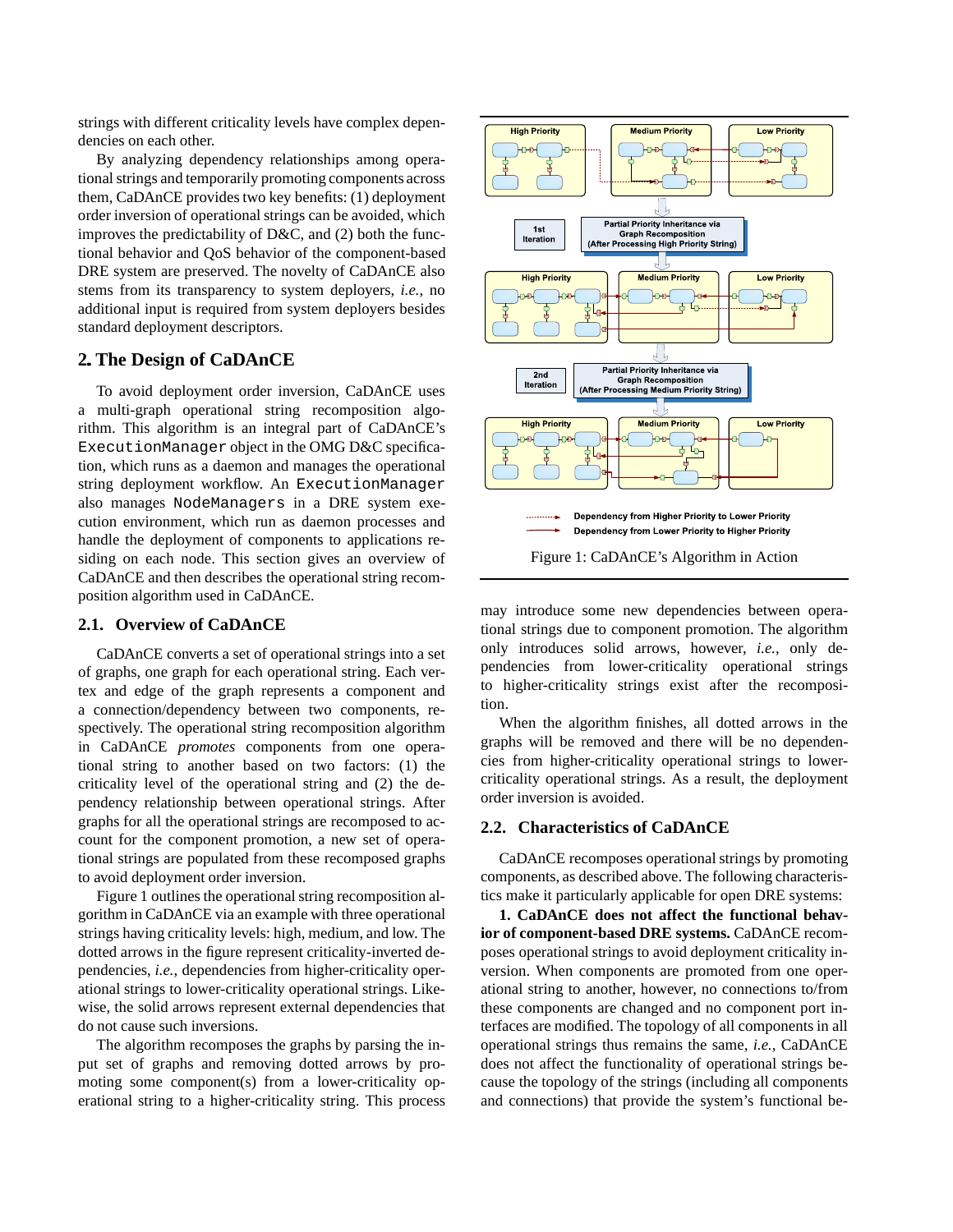havior remains unchanged. Moreover, the operational string recomposition effect by CaDAnCE is visible only within the CaDAnCE D&C framework itself at deployment time, but is transparent to system deployers.

**2. CaDAnCE does not affect the QoS behavior of operational strings.** When components are promoted from a lower-criticality operational string to a higher-criticality one, component criticality is also increased to match the criticality of the higher-criticality string, which is essential to avoid criticality inversion at deployment-time [6]. Since CaDAnCE promotes components only at deployment time, it does not change the actual real-time QoS configurations (such as thread priorities, component placement and collocation) used later during runtime, *i.e.*, CaDAnCE does not affect the QoS behavior of operational strings.

#### **2.3. Design of the CaDAnCE Operational String Recomposition Algorithm**

The goal of CaDAnCE is to remove *all* dependencies from higher-criticality operational strings to lowercriticality strings by promoting components. To avoid the overhead of promoting the same components multiple times, the operational string recomposition algorithm in CaDAnCE processes each operational string in decreasing criticality order. The algorithm thus starts with an operational string having the highest criticality value and processes all its external dependencies by finding all its *reachable* components. After all external dependencies from the highest-criticality operational string are removed, the algorithm then processes the operational string with the next highest criticality, etc.

We define a *dependency trace* as a total ordered sequence where an element is a component of an operational string that has a criticality value associated with it. The starting element of the sequence is the source component of the external dependency of interest. CaDAnCE operational string recomposition algorithm analyzes all the dependency traces in the operational strings and recomposes the operational strings based on dependency trace characteristics.

A dependency trace that spans across multiple operational strings can be further decomposed into the following two situations:

• **Ordered dependency trace.** In an ordered dependency trace, the criticality levels of the elements in the sequence appear in decreasing order, *i.e.*, all external dependencies in the sequence are criticality-inverted. As a result, all criticality-inverted external dependencies must be removed through component promotion. Figure 2 shows an ordered dependency trace.

• **Unordered dependency trace.** In an unordered dependency trace criticality levels of elements in the dependency trace have no order. Figure 3 shows an unordered dependency trace where some external dependencies are



criticality-inverted (shown as dotted lines) and others are not (shown as solid lines).



#### **2.4. Analysis of the Algorithm**

The time complexity of the algorithm is nearly linear to the input of the sum of the total number of components and total number of connections, which make CaDAnCE wellsuited for deploying operational strings even at run-time.<sup>2</sup> To show how CaDAnCE can deploy operational strings dynamically in an open DRE system, we now analyze two effects of the algorithm on the predictability of operational string deployment:

• **Operational string growth effect.** This effect measures the cost of promoting components from lowercriticality operational strings to higher-criticality strings. The deployment of each component takes time and consumes resources. The fewer components promoted, therefore, the more benefits the algorithm can provide since criticality-inverted dependencies can be satisfied without deploying many components in lower-criticality strings.

In the worst case, *all* components from lower-criticality operational strings could be promoted to higher-criticality

<sup>2</sup> Due to space limitations, we do not include the complete analysis of the algorithm in this paper (see [7] for more details).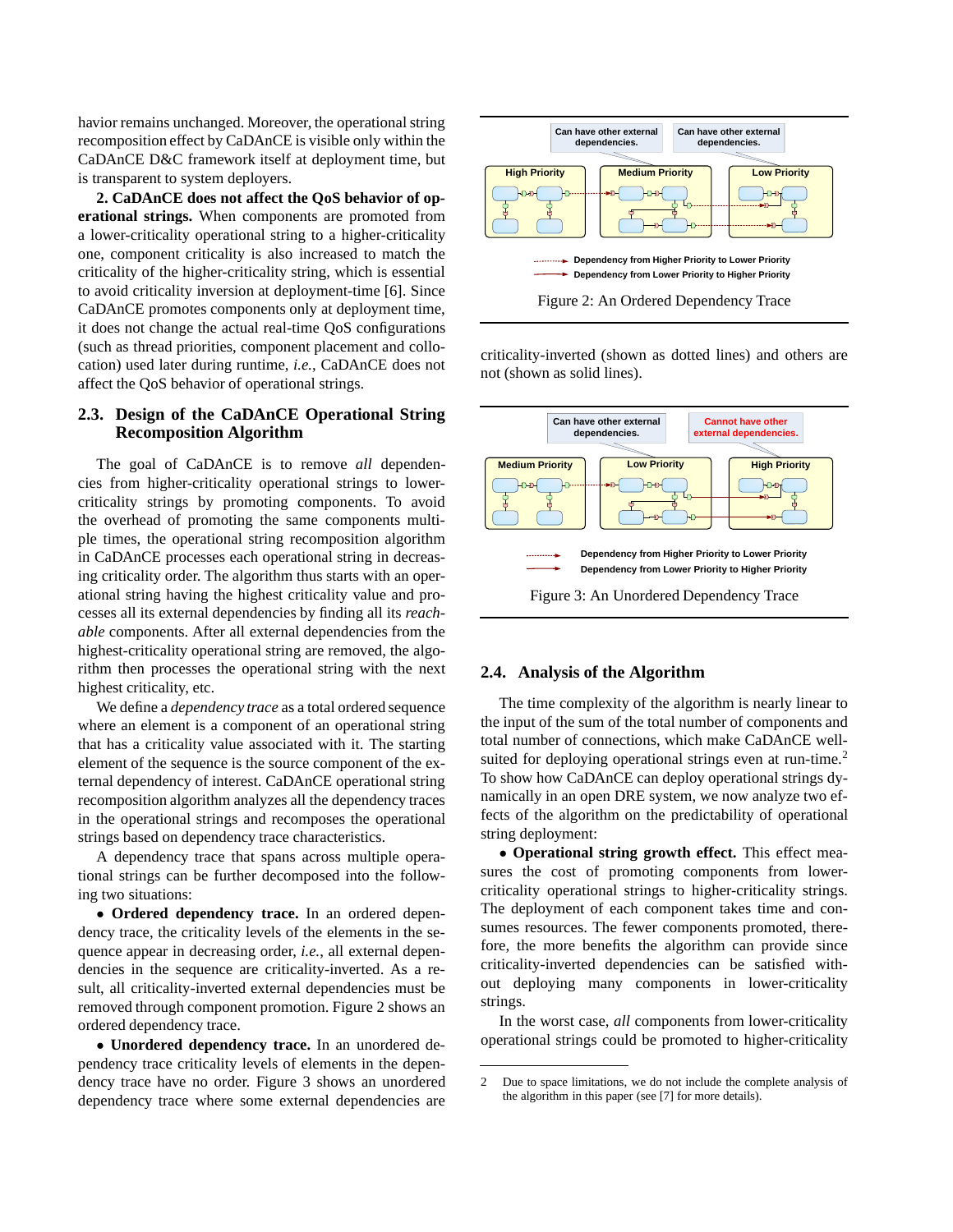operational strings, which essentially merges different operational strings together. To handle such a situation, CaDAnCE applies an optimization technique that uses the original deployment descriptors to deploy operational strings to avoid D&C latency increase of the lower-criticality operational string. In production DRE systems, such worst cases happen rarely, *i.e.*, all the components in all operational strings have only one dependency trace.

• **Component host distribution effect.** This effect arises due to component promotion, whereby components that can be deployed by contacting the node once now contact the same node multiple times during deployment. As a result, the overall deployment time grows due to the increasing number of round trip delays. One way to alleviate this problem is to leverage parallel processing among different nodes by using asynchronous techniques, such as CORBA's Asynchronous Method Invocation (AMI) messaging mechanisms [8], between the ExecutionManager and NodeManagers. For example, AMI can coordinate the parallel deployment of operational strings to NodeManagers in a domain, thereby alleviating component host distribution effects.

Section 3 shows empirical results of how CaDAnCE alleviates the two effects described above.

## **3. Empirical Results**

To evaluate the benefits of the CaDAnCE D&C framework, we applied it to a representative open DRE system prototype of the NASA MMS mission system [9]. This section summarizes our hardware/software testbed and then presents the results of using it to evaluate the effectiveness of CaDAnCE empirically.

#### **3.1. Experiment Testbed**

Our experiments were conducted in the ISISlab testbed (www.dre.vanderbilt.edu/ISISlab), using up to 6 nodes configured with Linux FC4 patched with Ingo Molnar's real-time kernel enhancements. Up to 64 operational strings and 960 components in MMS prototype were deployed and configured using CaDAnCE D&C framework. Each experiment compared CaDAnCE with our baseline D&C framework DAnCE, which is a standards-compliant D&C framework based on OMG D&C specification [4].

#### **3.2. D&C Latency vs. Criticality**

**Hypothesis.** The hypothesis of this experiment is that CaDAnCE can avoid deployment order inversion when deploying multiple operational strings, where higher-criticality operational strings have dependencies on lower-criticality operational strings.

**Experimental design.** We conducted two experiments with different configurations of operational string dependencies. The first experiment consisted of 3 operational strings with criticality level high, medium, and low, respectively. Each operational string had 15 components evenly distributed across 5 nodes, *i.e.*, each node had 9 components. The high-criticality operational string had one dependency on the medium-criticality operationalstring, which in turn had one dependency on the low-criticality operational string. The dependency between these operational strings had a low growth rate, *i.e.*, only 1 component in a lowercriticality operational string required promotion.

Our second experiment had two operational strings with criticality level high and low, respectively. The configuration of each operational string is the same as our first experiment. The dependency between these two strings had worst-case operational string growth rate. All components in the lower-criticality operational string thus required promotion to the higher-criticality operational string to avoid deployment order inversion.

**Empirical results and analysis.** Figures 4 and 5 show the end-to-end D&C latency for each operational string in the two experiments described above. As shown in Fig-



Figure 4: D&C Latency Changes by CaDAnCE

ure 4, without using CaDAnCE, the high-criticality operational string yielded the highest D&C latency, whereas the low-criticality operational string yielded the lowest D&C latency. The medium-criticality operational string lies in between the other two. This result occurs due to the dependency relationships among the 3 operational strings. Without using CaDAnCE, the low-criticality operational string must be deployed first among the three, followed by medium-criticality and high-criticality operational strings, respectively.

Figure 4 shows that when using CaDAnCE, the highcriticality operational string incurs the smallest D&C latency among the three. CaDAnCE therefore effectively avoids deployment order inversion. This figure also